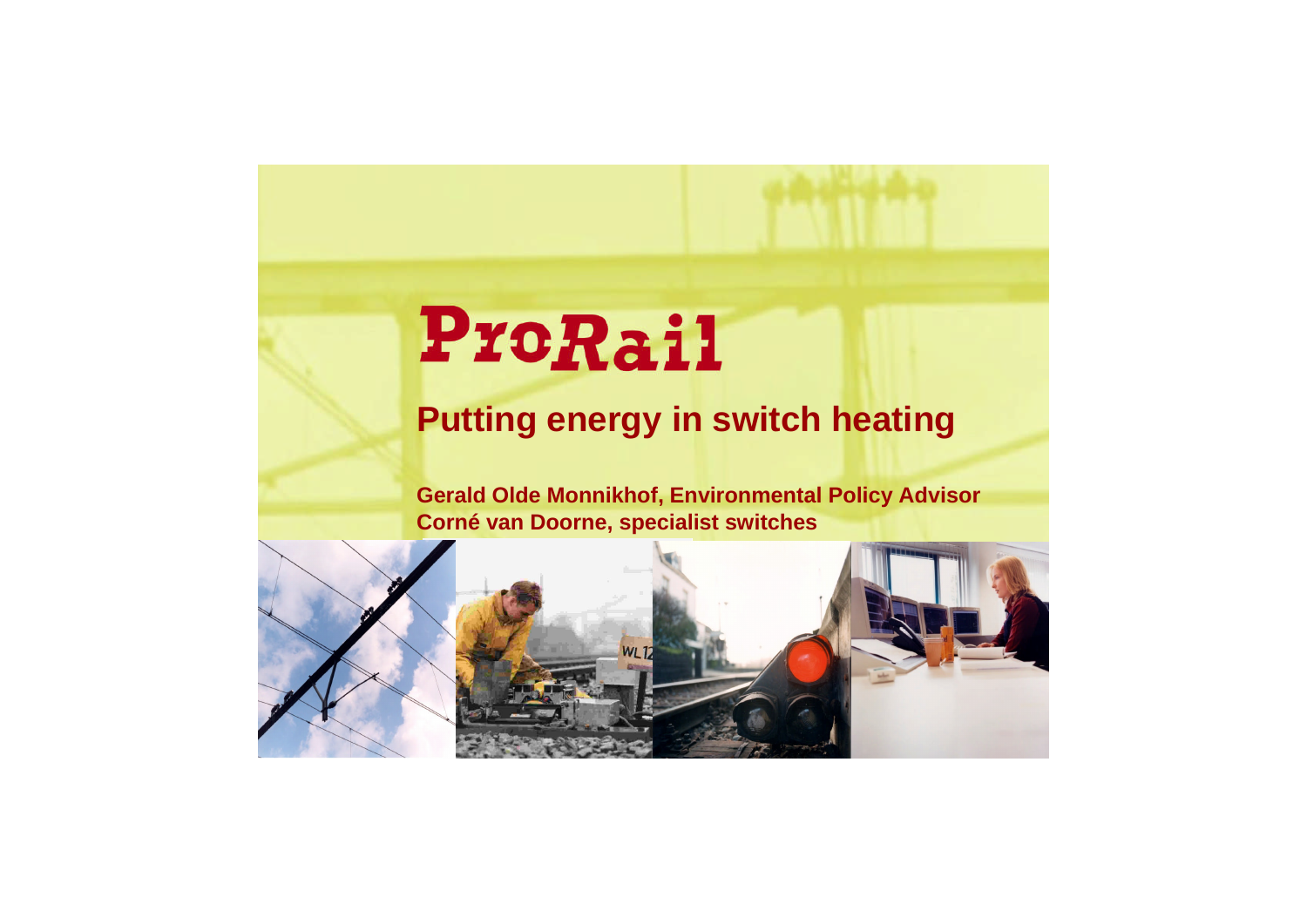

#### May, 20, 2009: MIT Revised MIT climate model sounds alarm

*New analysis shows warming could be double previous estimates in the next century, which twice as severe as previously estimated by MIT six years ago.*

#### Global poll finds 73% want higher priority for climate change (The Guardian, July, 30, 2009)

*Britons among the most enthusiastic about action to stop global warming, while Americans among least willing to put environment first, according to global public opinion poll*

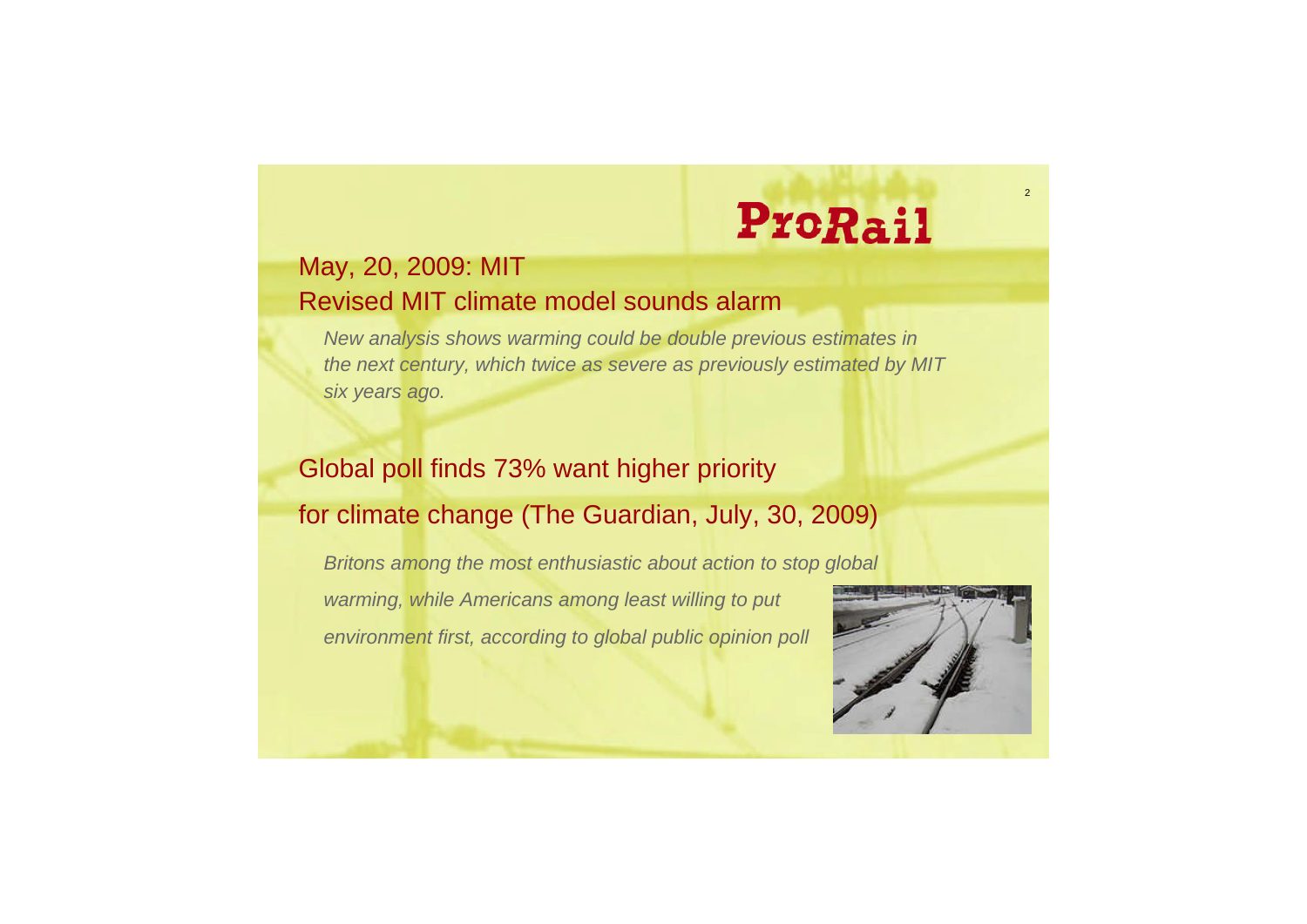

#### **Energy saving program Dutch Railways**

- **Energy consumption of the Dutch Railway sector is** about
	- 13.300 TJ. This is 3% of the national energy consumption.
- More than 90% of the energy consumption in the Dutch railsector is used for traction. About 1100 TJ is used for non-traction.
- $\triangleright$  In 1997 the Dutch Railways and the minister of public transport closed an agreement to improve the energy efficiency with 20% till 2010.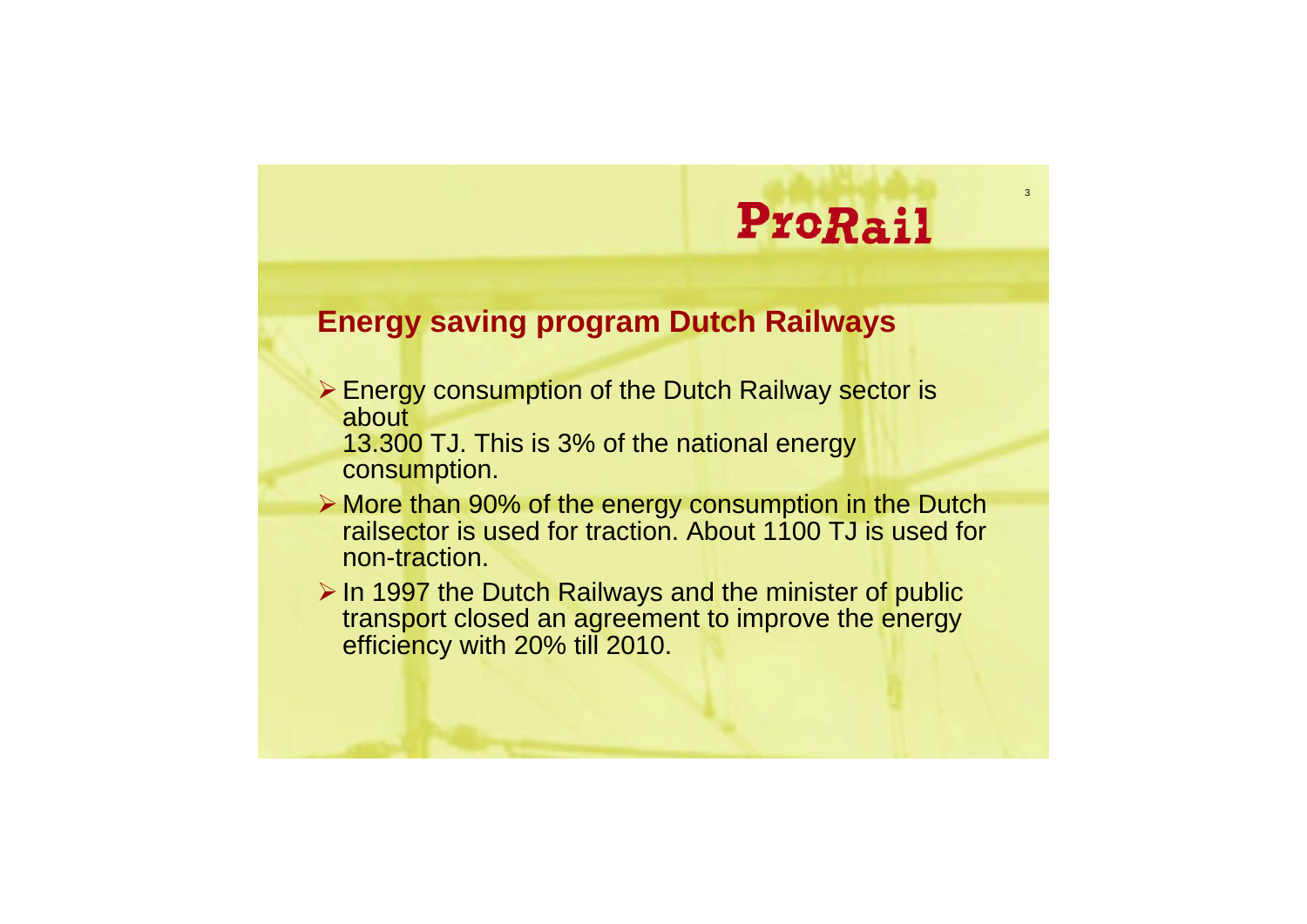#### **A few figures**

ProRail maintains 6.583 km track and about 120 railway yards. ProRail manages 392 stations. There are 80 new stations under constructions or planned to be build before 2016. A growth of 20%.

- 95 mln kWh electricity (22% green)
- 8 mln m<sup>3</sup> natural gas
- 1100 TeraJoule
- $-45.000$  ton  $CO<sub>2</sub>$

Use of energy 2008:

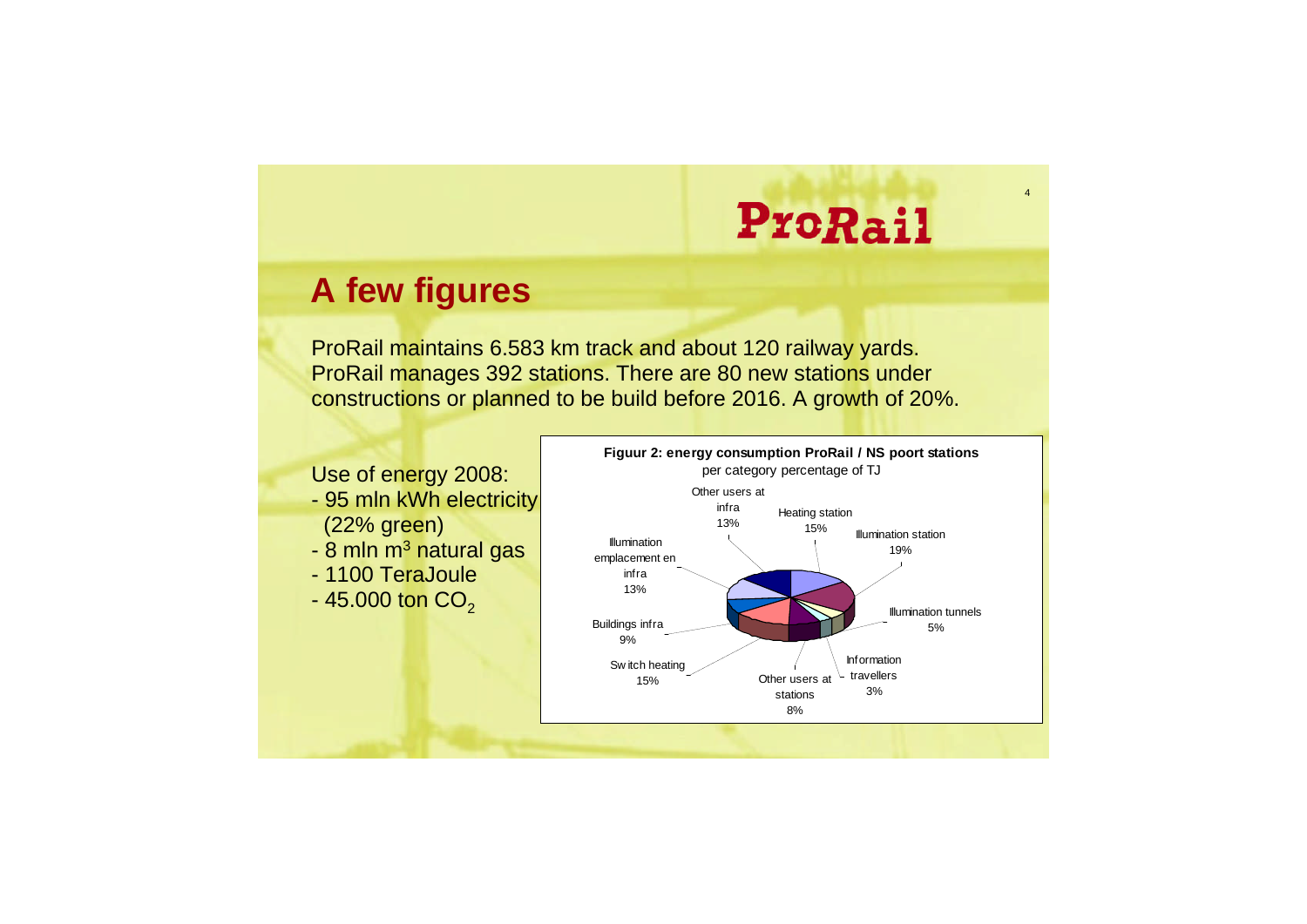

#### **Ambitions ProRail**

### ProRail

- ProRail emits in 2012 12% less  $CO<sub>2</sub>$  than in 1997.
- **Every two year ProRail makes an energy saving plan for the infrastructure** and railway stations. At this moment EBP4 2009 – 2010.
- In 2020 we improve our energy efficiency with 30% compared to 2005.
- Goals EBP4:
	- anchor improvement energy efficiency in the organization
	- carry out feasibility studies and pilots
	- improve energy registration and measure energy consumption
	- take measures in regular maintenance
- **Long-term goals are:** 
	- improving the energy-efficiency with more than 2% per year
	- buying 100% green electricity
	- encouraging contractor, suppliers and engineers to develop more energy efficient and sustainable products.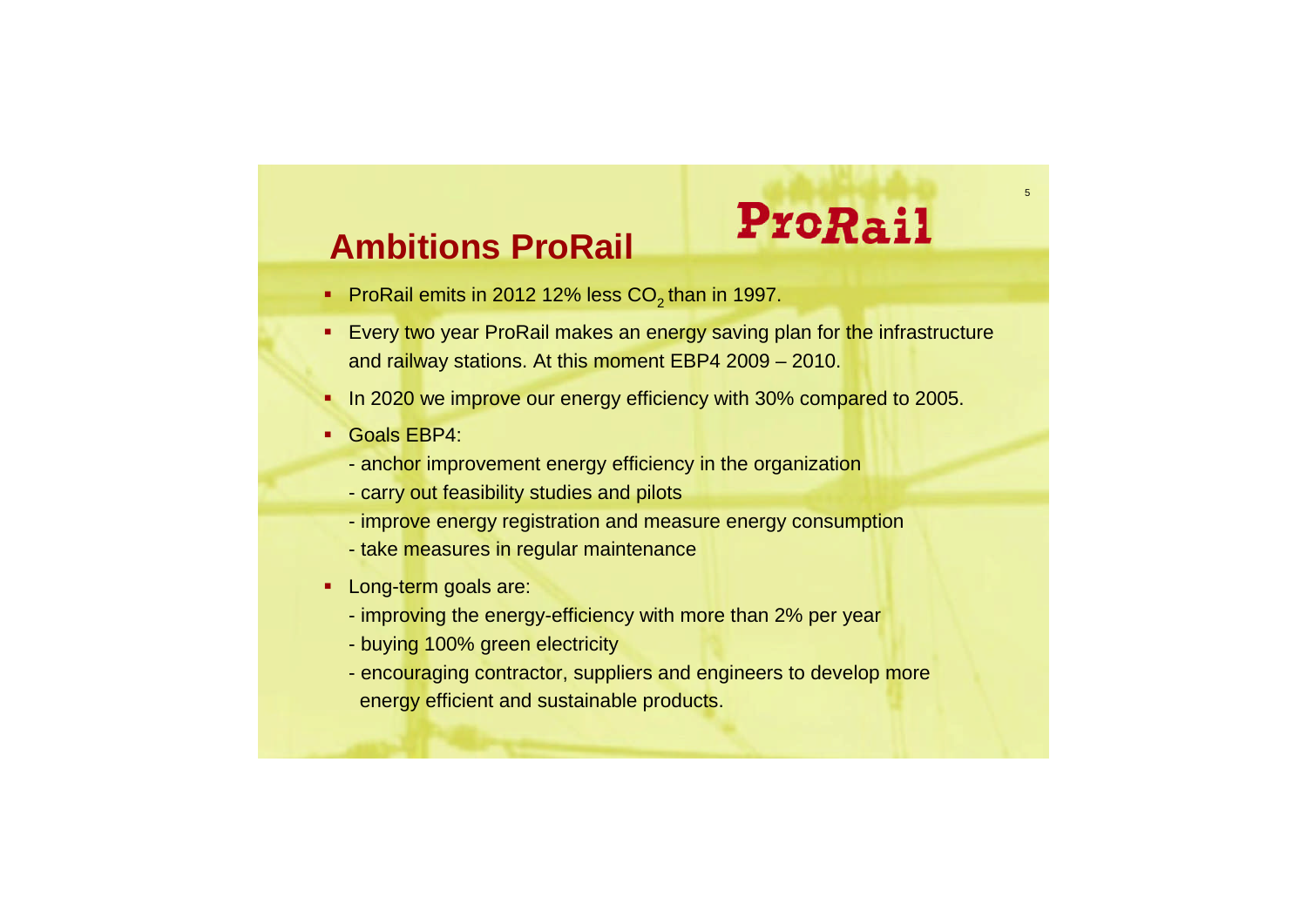

#### **Main projects 2009 – 2010**

- **Research project to save energy used by switch heating and** thermal insulation of switches in cooperation with GVB Amsterdam and SenterNovem. TU Eindhoven and MeteoConsult are the researching partners.
- **-** Develop an assessment tool for sustainable stations
- **Dimming light in tunnels (savings 1.1 mln kWh/yr)**
- **Several other studies:** 
	- energy neutral station
	- improve the energy efficiency of platform lighting with 30%
	- energy efficient escalators
	- CO<sub>2</sub> footprint ProRail

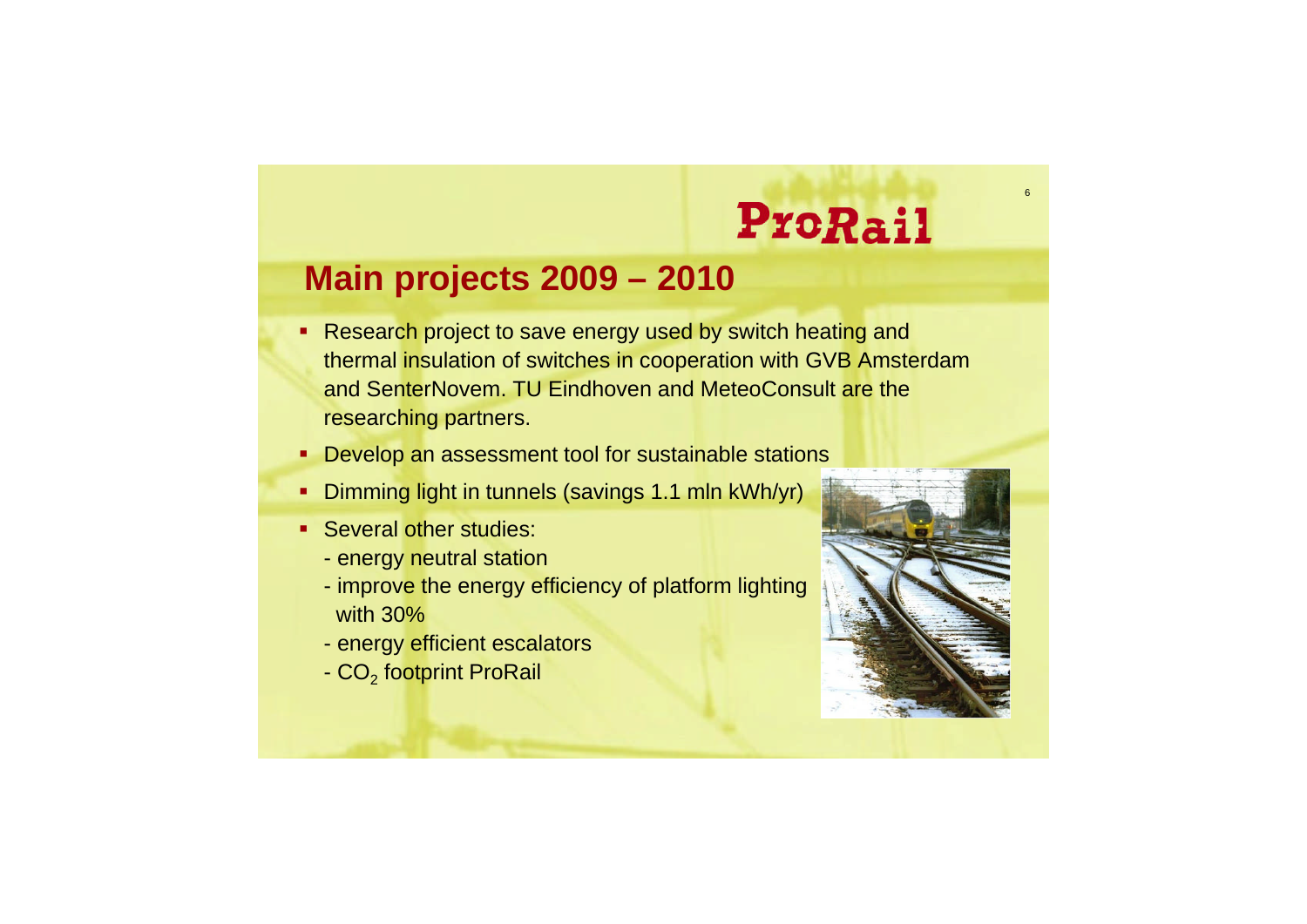

#### **Research project switch heating**

- **Switches are responsible for 15%** of the energy consumption of ProRail and almost 20% of the greenhouse gas emissions.
- **Natural gas is the primary energy** source for Dutch switch heating.
- **Three type of switch heating:** 
	- burner pipe (gas, 45%)
	- electric heating elements (25%)
	- central heating (gas,heatpump or electricity, 30%).
- Control with weather stations.
- **With GVB Amsterdam,** SenterNovem, TU Eindhoven.
- **Using a computer model of a** switch to determine the important factors.
- **Test program with a complete** switch in a refrigerated warehouse.
- **Focus on improving insulation** and control of the heating.

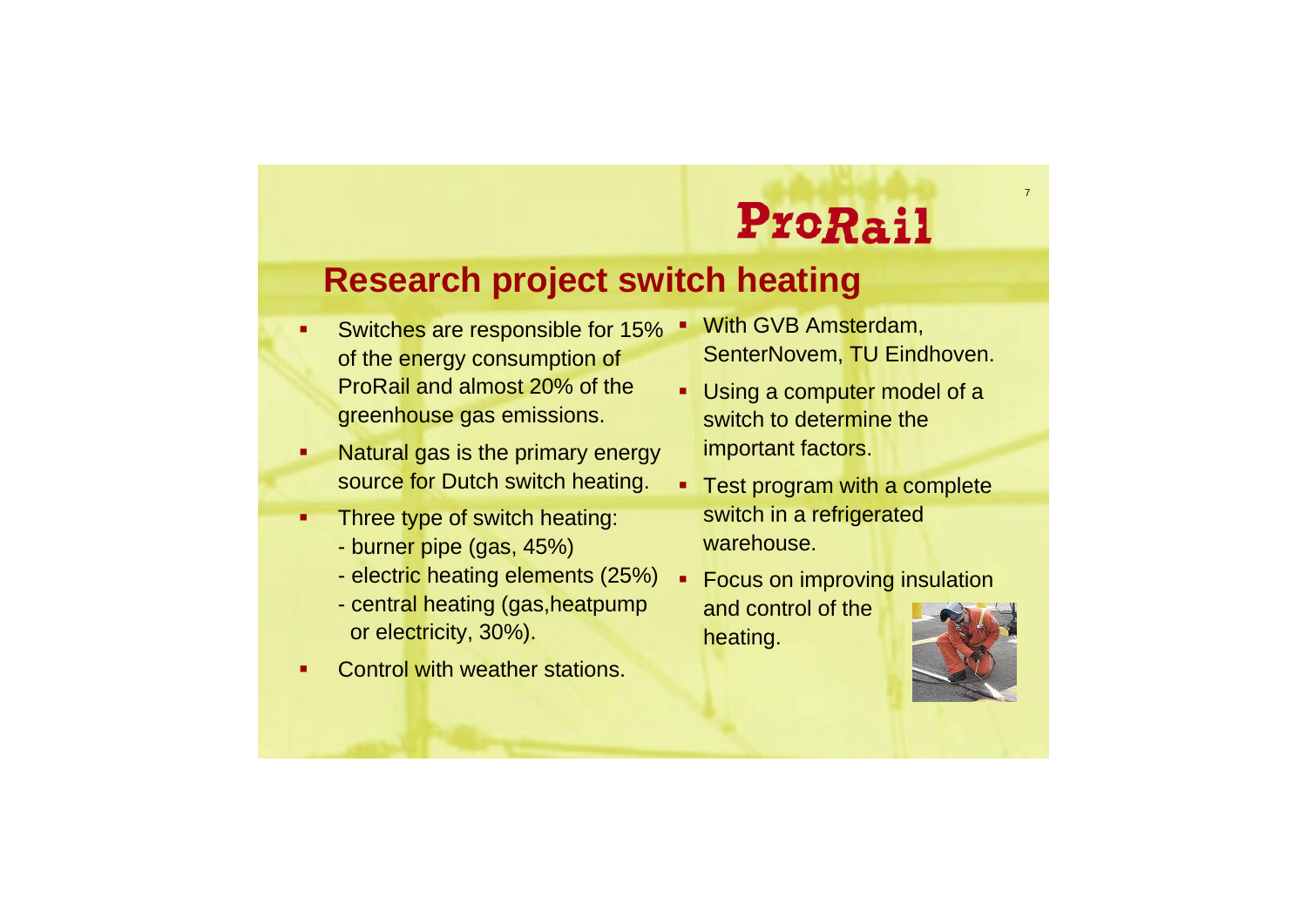#### **Assumptions that are being tested**

- **It is possible to reduce the energy consumption of electric heated** switches with 20% using a control based on weather forecast.
- **Insulation of switches can reduce the energy consumption with** another 20%.
- A more logical placement of heating elements, or splitting one big element in two separate ones, delivers the heat on the place where it's needed. This reduces energy consumption.
- Surface improving measures, improve the transport of heat from the heating element to the rail, resulting in energy saving.
- All these measures do not affect the maintainability and reliability of the switches.
- **Payback time of the measures do not exceed 10 years.**

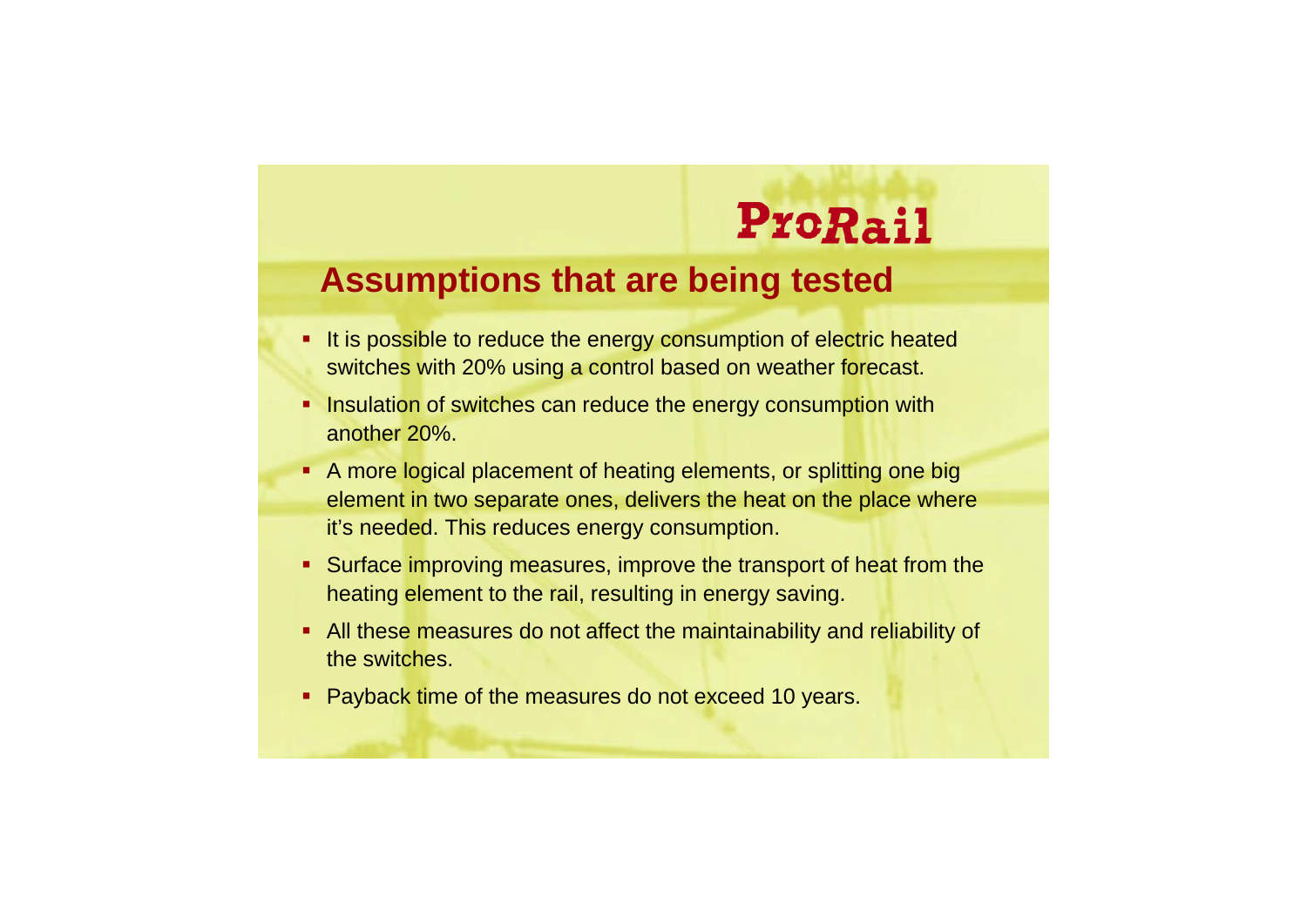#### **Test program**

- 1. ProRail and GVB Amsterdam declare the test program, based on the previous assumptions.
- 2. TU Eindhoven and MeteoConsult make a computer model, to simulate this test program.
- 3. The results from the model are verified in the refrigerated warehouse.
- 4. The test results are improving the computer model.



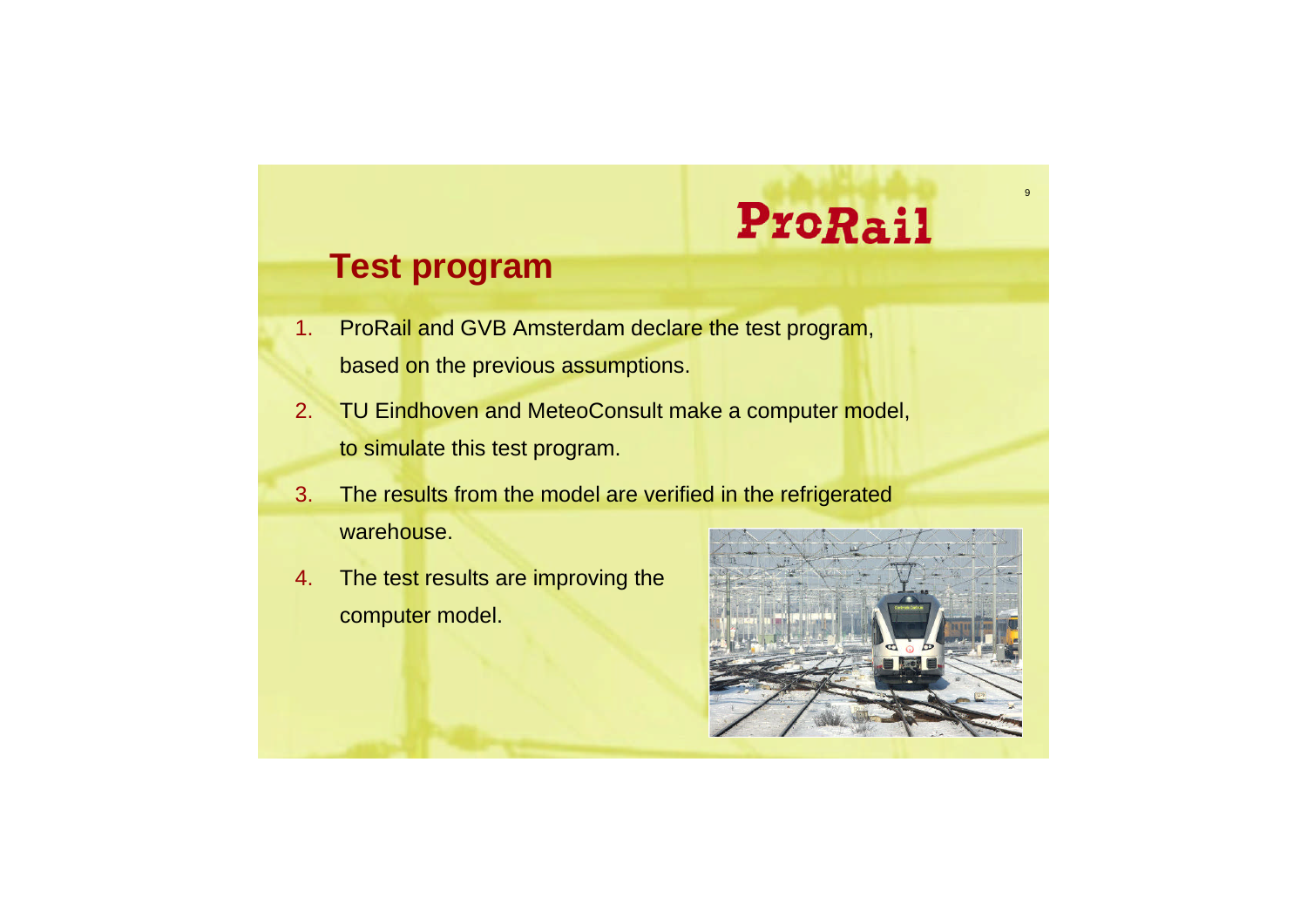#### **Insight into the testing method**



Worst case weather scenario by Meteo Consult

The meteorological quantities of this scenario are being fed to:

An simulating computer model, made by TU Eindhoven.

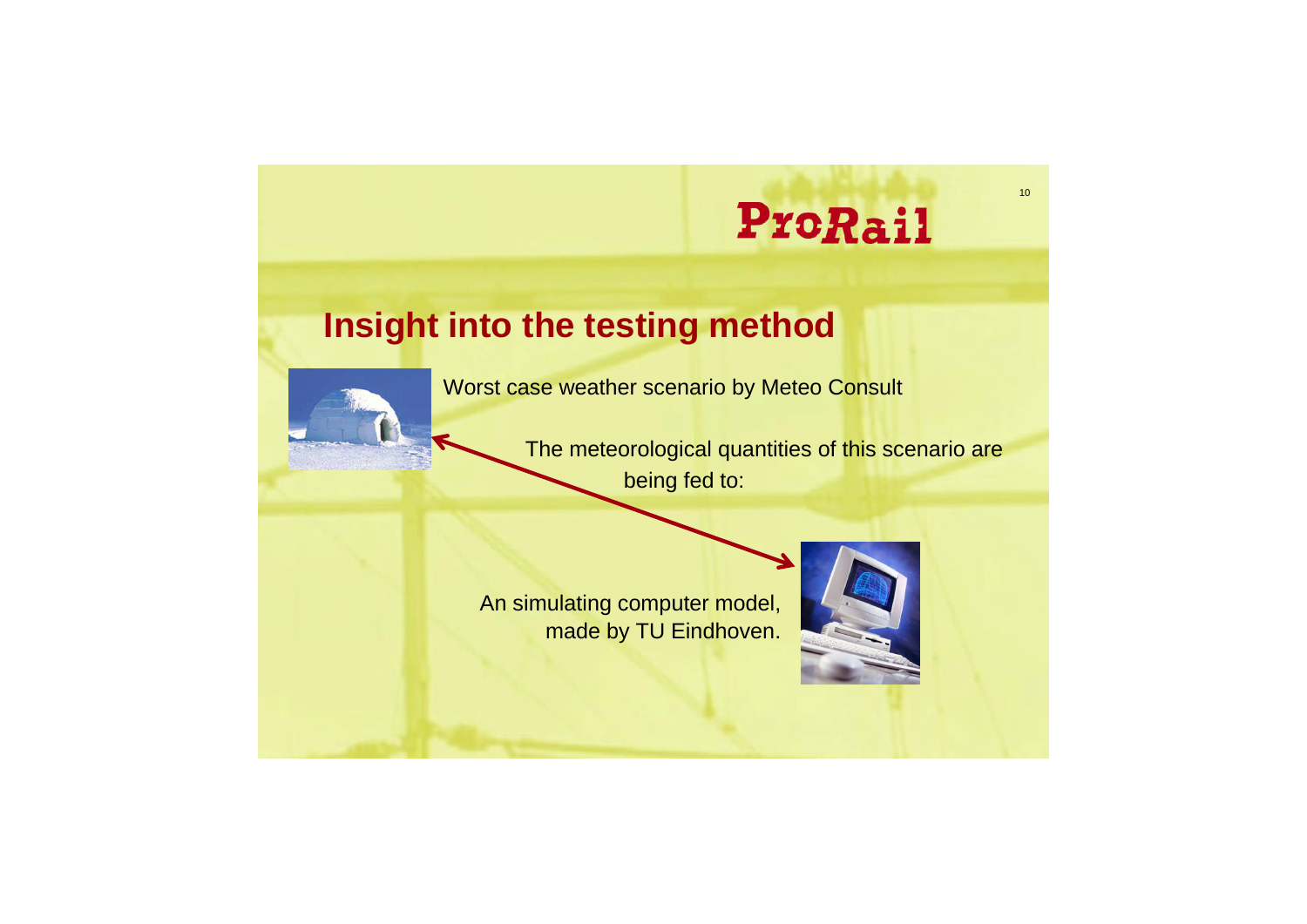**ProRail** 

#### **Insight into the testing method**





The test results of the computer simulation testing will be verified in the refrigerated warehouse test.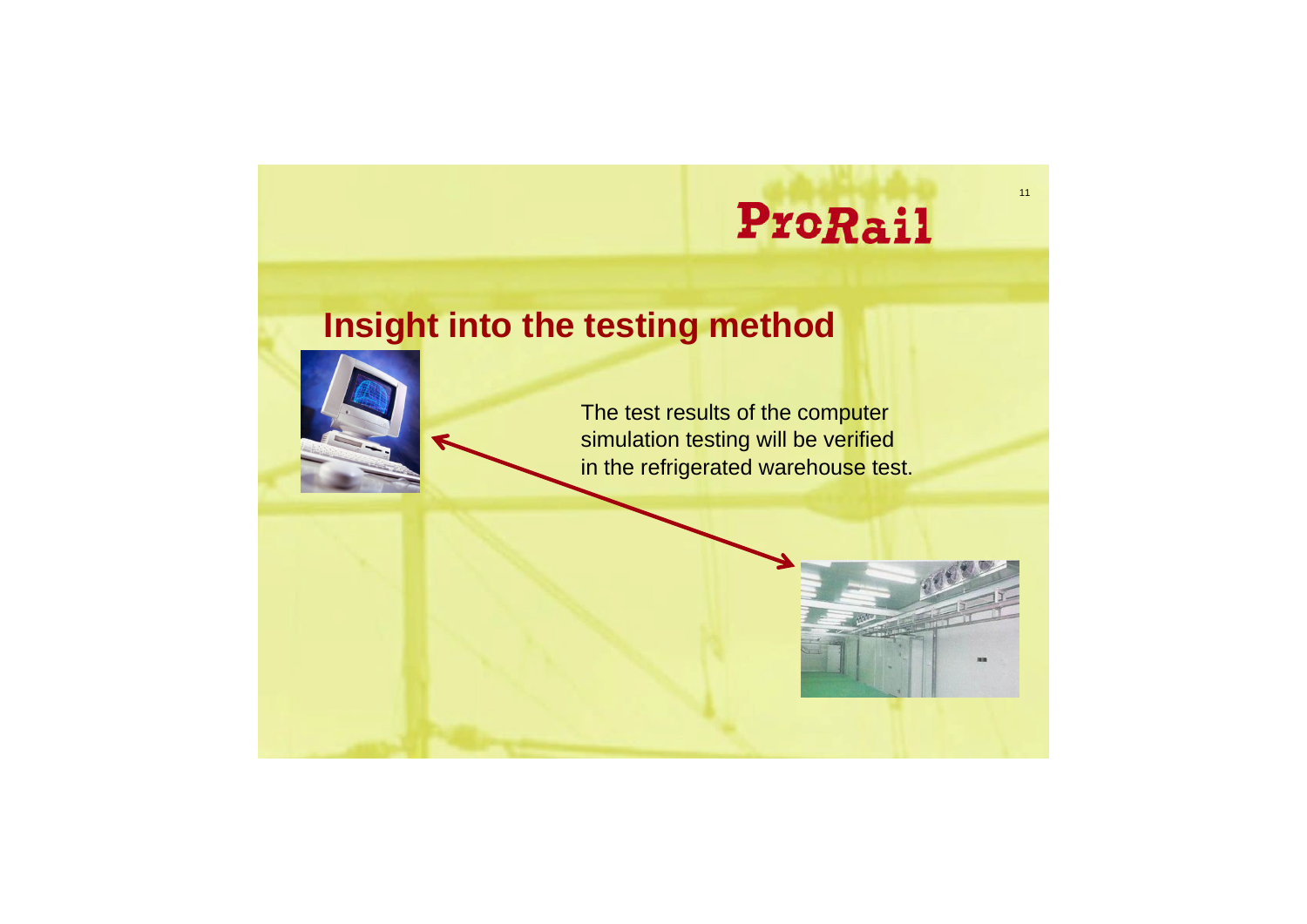#### **What do ProRail and GVB get?**

- A verification of possible energy reducing measures, including the percentage of energy reduction and an estimation of the economic payback.
- An insight into the application, and the practicality of those energy reducing measures.
- An estimation of the fact that the measures taken will not affect the availability, maintainability and reliability of the system.